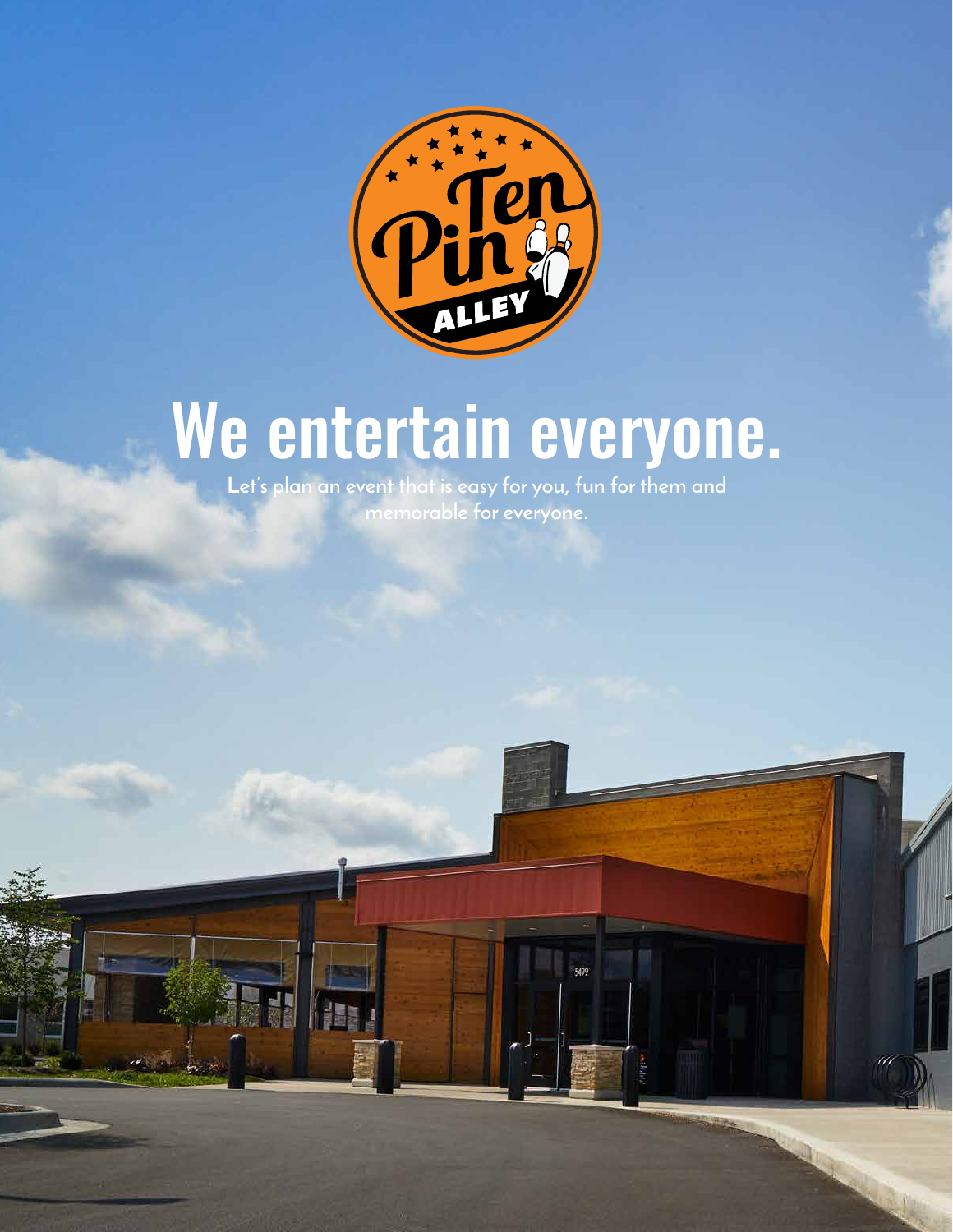

We understand how stressful and time consuming planning an event can be, so we will help you through the entire process.

Take a few moments and review some of the *entertainment*, *food* and *beverage* options covered in this packet. Once you have an idea of your event, there are a few ways to reach out so we can get started planning and helping you realize your vision and quickly provide you with a quote.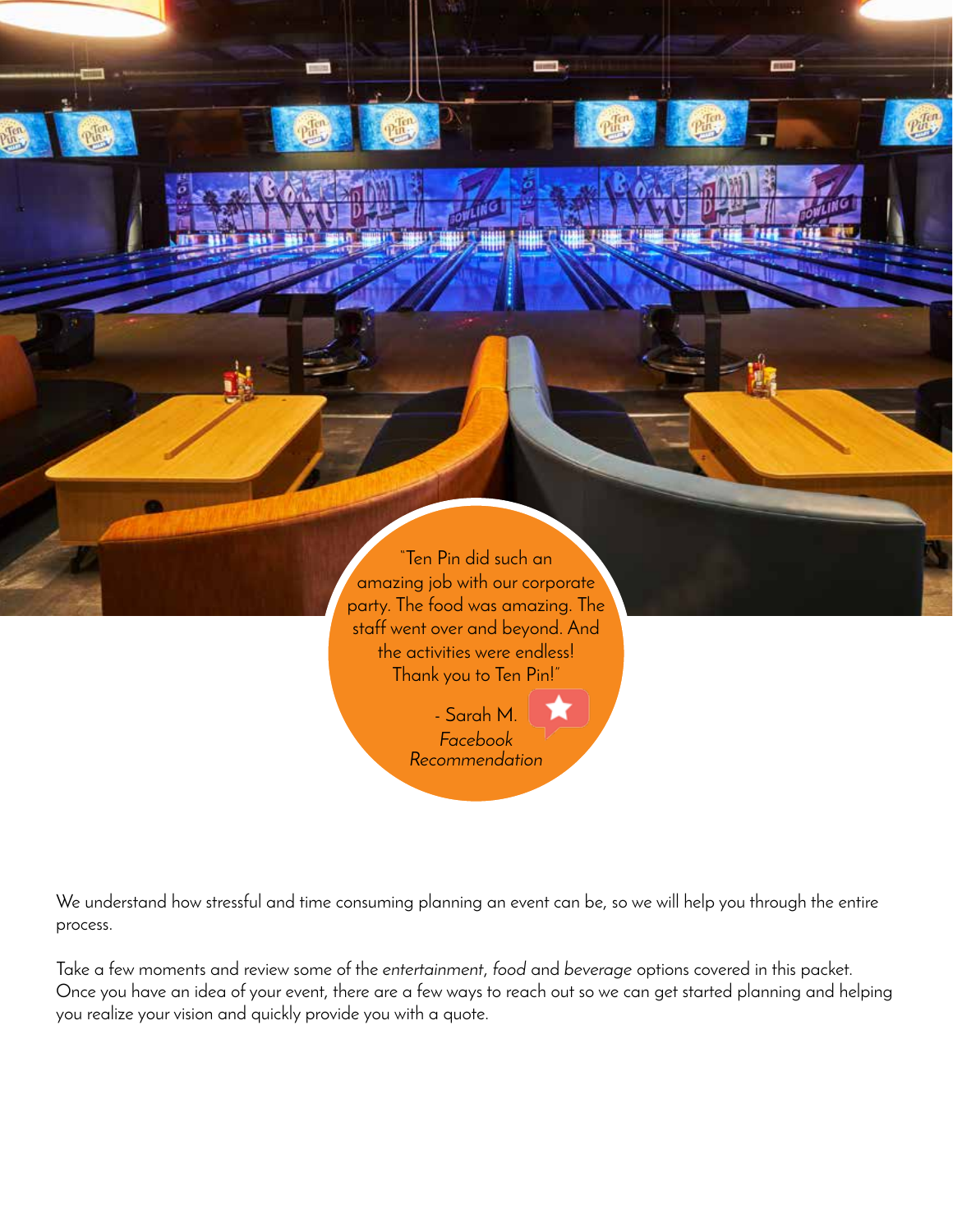# Entertainment

Denver

引人

### Bowling

Divide up your group for some friendly competition. Our center features 24 total state of the art and comfortable lanes each with couches, touch screen scoring and fun game options. Each lane can host up to 8 bowlers, and if you can provide their names and shoe sizes in advance, their names will be programmed and shoes waiting at the lanes.

Looking for something a little more private? Check out **The Brooklyn Side (pictured below)**, ideal for moderate to larger sized parties which features 8 lanes, two restrooms, full bar, party room and privacy from the remainder of the facility.

#### *A ball that hits on the opposite side of the player's normal pocket; usually refers to getting a strike in the "wrong" pocket. Called a "Brooklyn" in most locations of the country.*

**The Brooklyn Side**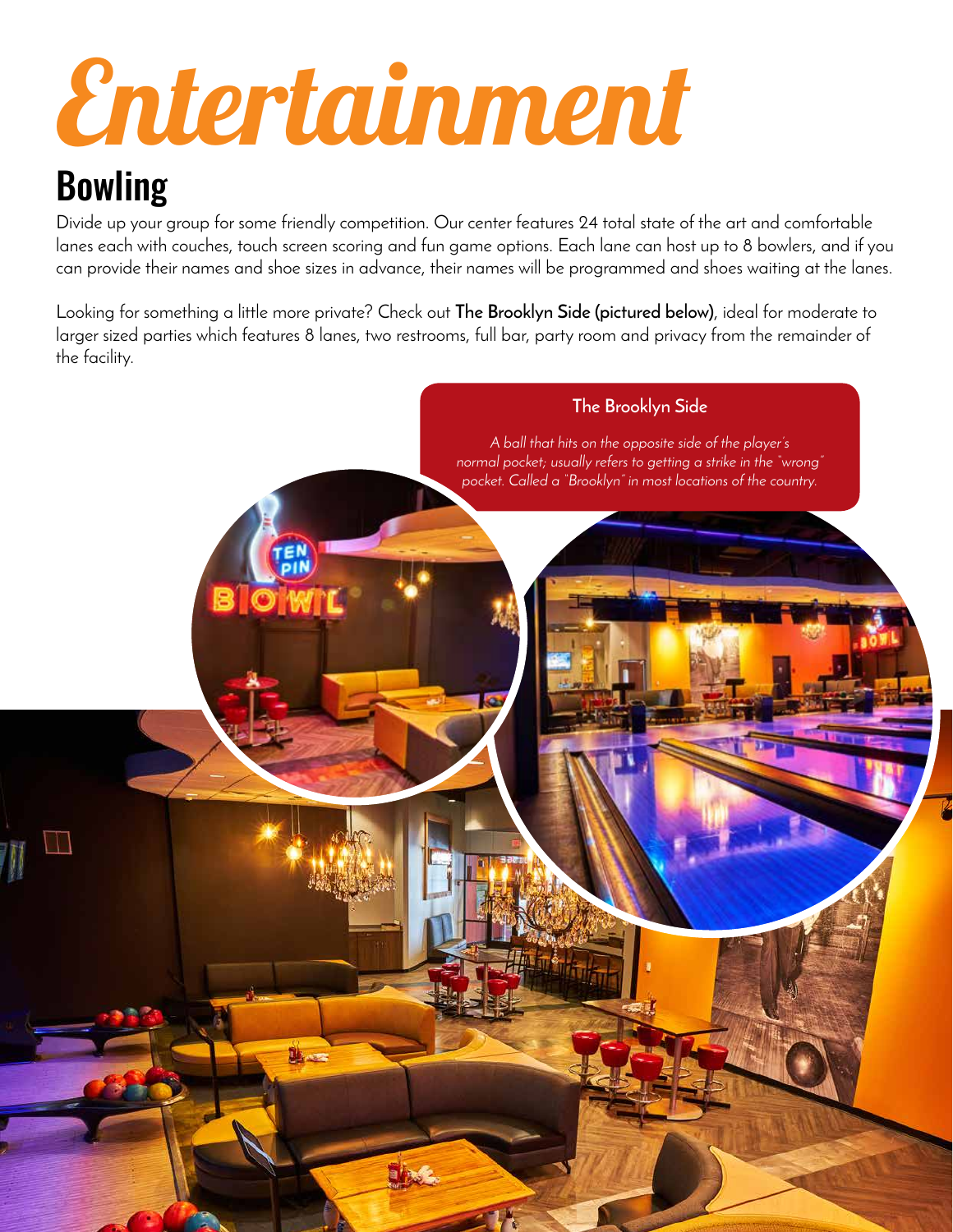### Laser Tag & Arcade

Be transported to an underwater scene straight out of Jules Verne's *20,000 Leagues Under the Sea*! You look up… a giant squid, and closing in is a hammerhead shark. You are surrounded by painted coral reefs that glow in the dark depths of the ocean. Take a dive in our original, two-story underwater-themed laser tag arena!

The arcade features over 40 games plus a redemption store where guests can cash out their credits in ease.

You may add laser tag missions and arcade cards to your party. We'll schedule specific times to get your group through the arena during your event. Your guests are welcome to entertain in the arcade at their leisure.



"Ten Pin Alley is all the child inside you wants. The bowling lanes are well maintained and customizable. The food is delicious and the service is helpful and attentive. The whole place is clean and new."

- Andy D. *Google*

### Patio

Our patio is over 3,000 square feet with plenty of additional seating, a fireplace and direct access to the main bar.

The patio may be rented separately or included in your event depending on group size and availability.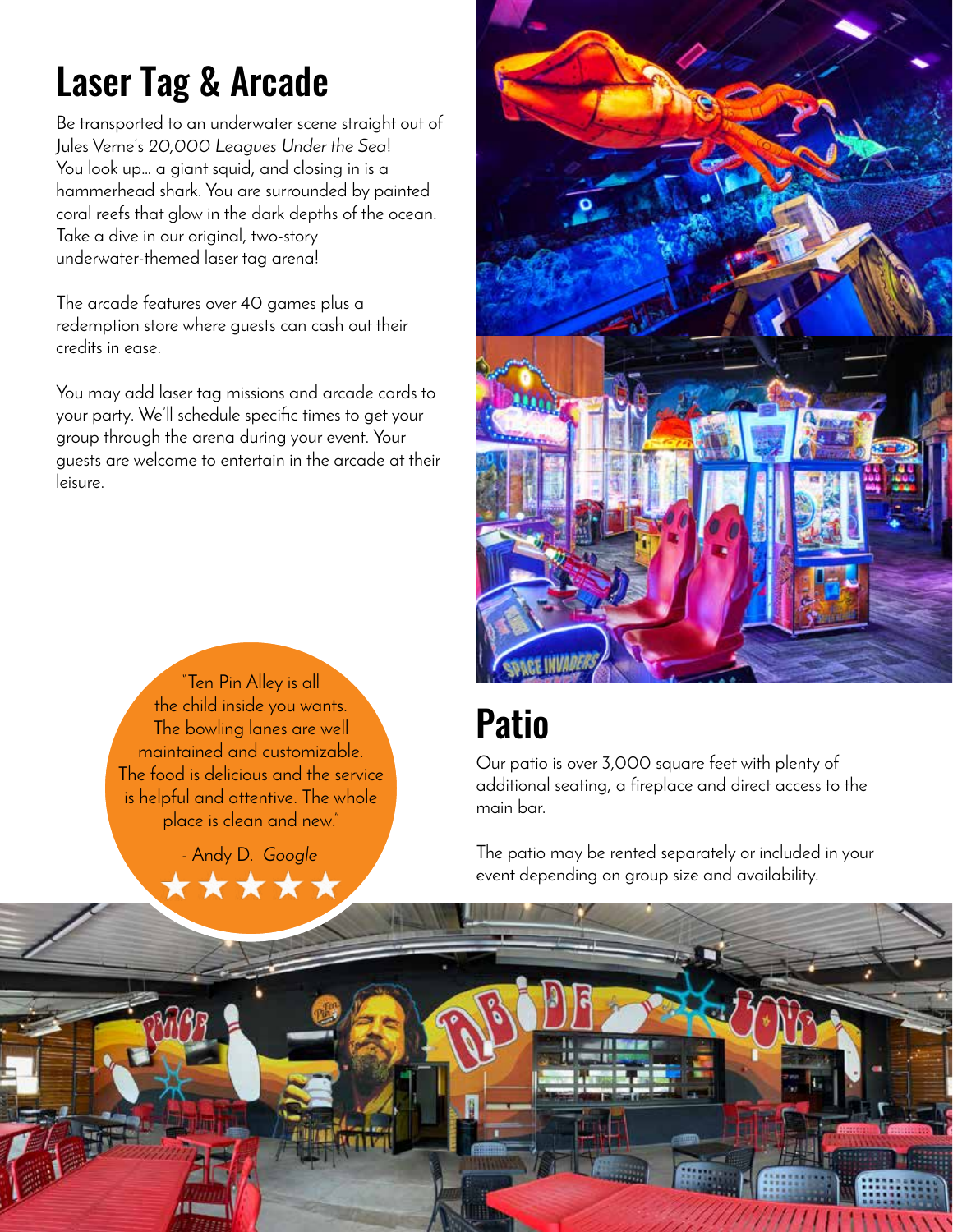

Food is an integral part of every great party, and we offer a variety of buffets and options to please the pickiest of palates. Each buffet includes non-alcoholic drinks, such as soda and iced tea. Please note the price per-person does not include taxes, gratuity or activities (pricing for activities may be found on page 6).



**\$25 /Guest (Minimum 20 guests)** Soda & Tea Included

#### **INCLUDED**

**Ten Pin Rolls** Grilled Chicken, Avocado, Cheddar Jack, Roasted Corn, Black Beans, Sriracha Aioli

**Chicken Tenders** Served with BBQ Sauce and Honey Mustard

#### **PICK 3**

**Fresh Vegetables** Assorted. Served with Buttermilk Ranch

**Fresh Fruit** Assorted. Served with Honey Yogurt Sauce

**Hummus** Served with Carrots, Celery, Cucumbers, Pita

**Potato Wedges** Cheddar-Jack, Bacon & Green Onion

**Pretzels & Fondue** Toasted Pretzels and Cheese Fondue

**Chicken Quesadilla** Grilled Onions, Peppers, Marinated Chicken, Cheddar Jack, Sour Cream

**Mac & Cheese Bites** Crispy Bites of House-made Mac & Cheese, Served with Ranch

Slider Buffet

**\$20 /Guest (Minimum 20 guests)** Soda & Tea Included

#### **PROTEINS**

Angus Burger / BBQ Pulled Pork *Includes buns and appropriate condiments.*

#### **SIDES**

*House Salad* Spring Greens, Carrots, Tomatoes, Cheddar Jack, Croûtons, Balsamic and Ranch Dressings *Cole Slaw*

*Kettle Chips*

*Mac & Cheese* American, cheddar and Swiss cheeses

### Fajitas & Taco Buffet

**\$25 /Guest (Minimum 20 guests)** Soda & Tea Included

#### **SIDE**

Fire Roasted Salsa, Queso Dip and Corn Tortilla Chips

**PROTEINS**

Chicken Marinated Flank Steak

**SIDES** Pinto Beans / Cilantro Lime Rice

*Served with Grilled Onions / Peppers / Flour Tortillas / Sour Cream / Cheddar Jack / Fire Roasted Salsa / Iceberg Lettuce*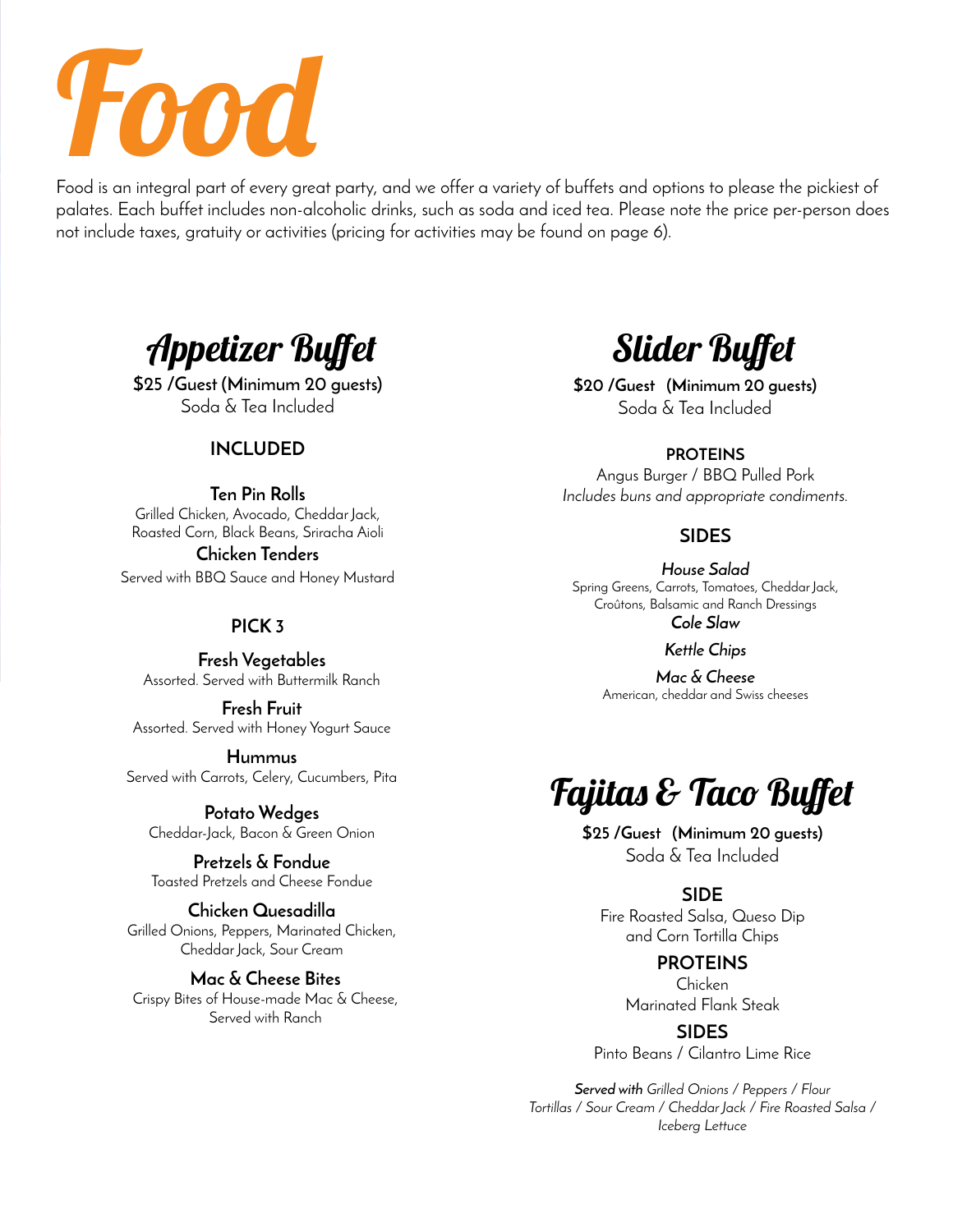### Pizza & Wing Buffet

**\$18 /Guest (Minimum 20 guests)** Soda & Tea Included

#### **WINGS**

*Note: Only boneless wings available at this time.* Choice of sauce. DRY – Lemon Pepper, Cajun WET – Buffalo, Carolina Gold, Garlic Parmesan, House BBQ *Served with Ranch and Bleu Cheese Dressing*

#### **SALAD**

*House Salad* Spring Greens, Carrots, Tomatoes, Cheddar Jack, Croûtons, Balsamic & Ranch Dressings

#### **PIZZAS**

(Please Select Three)

**Pepperoni** Pepperoni, Mozzarella, Fresh Basil

**Mighty Meat** Marinara, Pepperoni, Sausage, Bacon, Mozzarella

**Veggie** Banana Peppers, Black Olives, Mushrooms, Red Onion, Red Peppers

**Four Cheese** Mozzarella, Gouda, Parmesan, Provolone

**Margherita** Olive Oil Base, Marinated Tomatoes, Mozzarella & Fresh Basil

**BBQ Chicken** House BBQ Sauce base, Cheddar Cheese, Grilled Chicken, Bacon & Red Onion

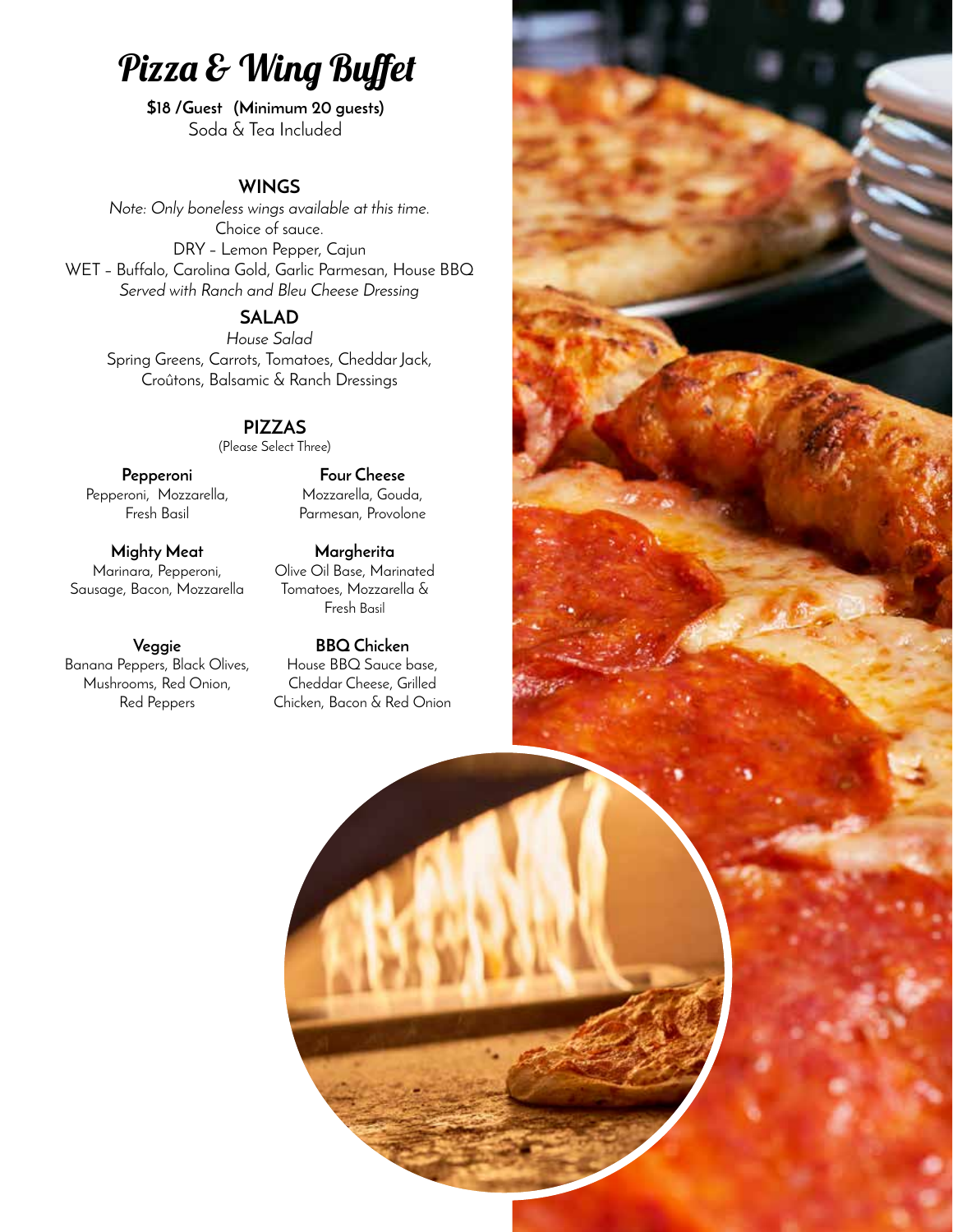### Italian Buffet

**\$25 /Guest (Minimum 20 guests)** Soda & Tea Included

#### **APPETIZERS**

Italian Style Meatballs Dinner Rolls

#### **ENTRÉES**

All entrées served with Linguine Pasta (Please Select Two) Pork Tenderloin with Mushroom Marsala Sauce Chicken Parmesan Chicken Alfredo Spinach & Cheese Ravioli (Vegetarian)

#### **SIDES**

Roasted Red Potatoes & Italian Green Beans

*Add a third entrée for \$5 /Guest*

### Signature Feast

**\$35 /Guest (Minimum 20 guests)** Soda & Tea Included

#### **SALAD**

*House Salad* Spring Greens, Carrots, Tomatoes, Cheddar Jack, Croûtons, Balsamic and Ranch Dressing. *Dinner Rolls*

#### **ENTRÉES**

(Please Select Two) Roasted Chicken (Bone-in) Orange Glazed Salmon Spinach & Cheese Ravioli (Vegetarian) Prime Rib

#### **SIDES**

(Please Select Two) Roasted Red Potatoes Italian Green Beans **Asparagus** House-made Mac & Cheese

*Served buffet style.*

*Add a third side for \$3 /Guest Add a third entrée for \$5 /Guest*

#### Special Diets

For guests with special diets such as vegetarian, vegan, gluten free, or others, please mention when inquiring or booking. We will gladly accommodate them.

*Although many of our ingredients are gluten free, we cannot guarantee that items are 100% free of gluten, as there is always the possibility of trace amounts carrying over from other kitchen areas and suppliers' ingredients changing.*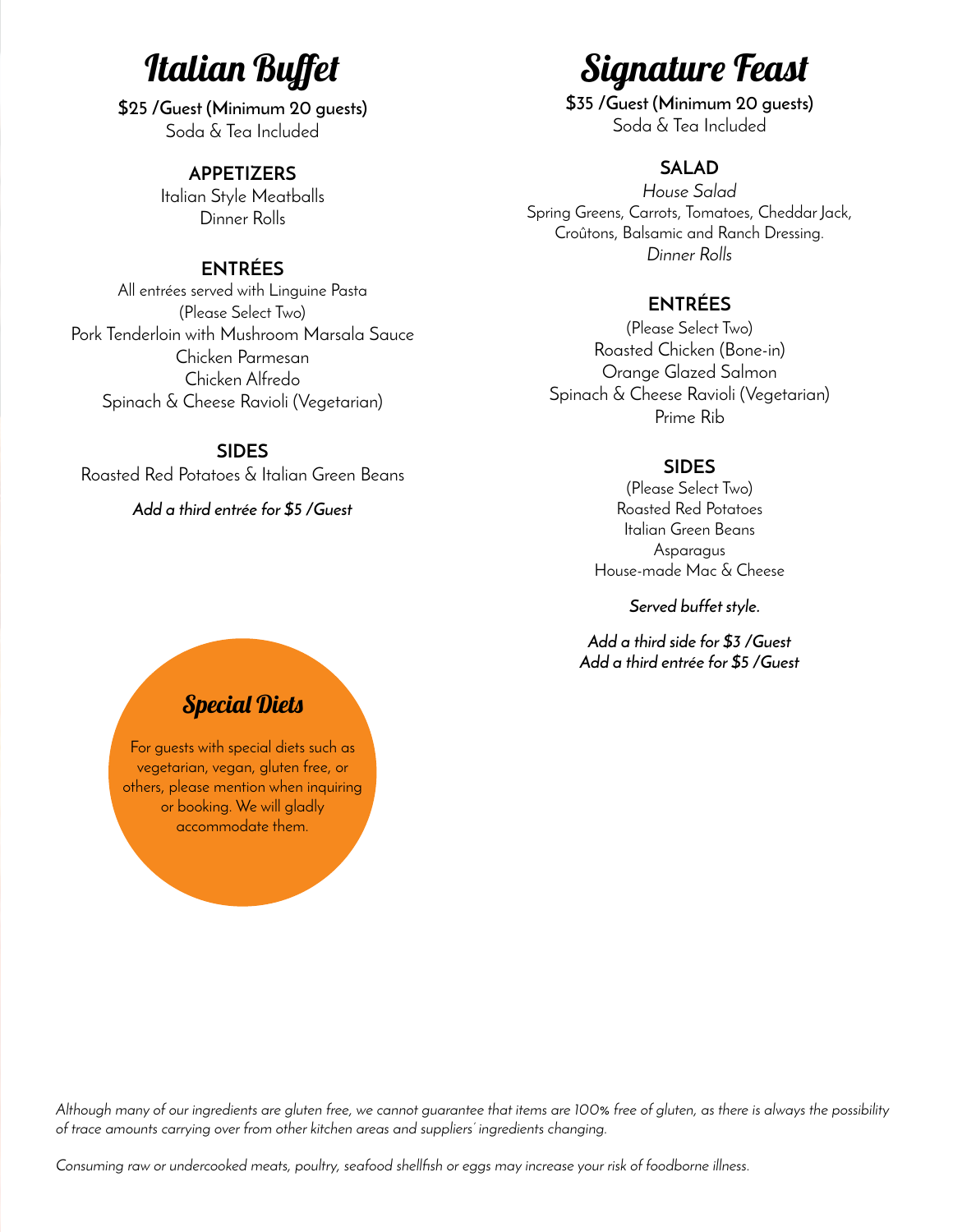

If you have a sweeet tooth, we've got options. Simple, shareable and satisfying.

**\$3.50 /Guest** Variety of Cookies and Gourmet Brownies **\$5 /Guest** (Please Select 2) Double Chocolate Cake, Lemon Bar with Shortbread Crust, Red Velvet Cake

### Bowling Pin Cookies!

We've teamed up with *The Original Goodie Shop* for some appropriately themed cookies! Order some fresh and delicious bowling pin cookies for your next event.

> Minimum order of 2 dozen. **\$2.50 each**

The Original Goodie Shop (Tremont Goodie Shop) is a full-line, family-owned bakery nestled in Upper Arlington, Ohio. For 67 years, they've hand-made their products from scratch.





#### **Open/Host Bar**

Charges based on consumption, with 20% service charge (gratuity) added to the total beverage charge.

**Cash Bar** Guests are responsible for their own beverage purchases.